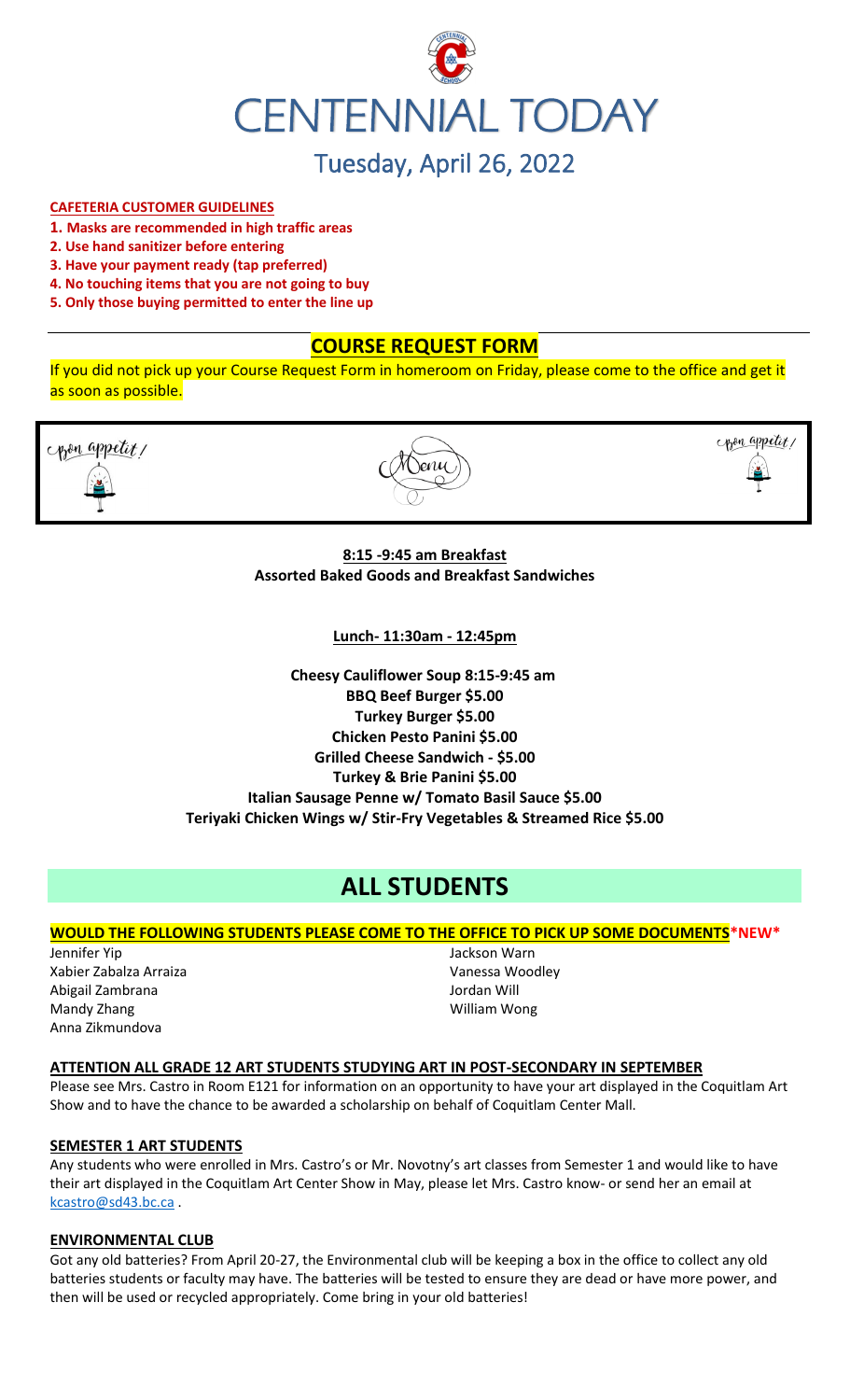

# **CENTENNIAL DRAGON BOAT TEAM\*NEW\***

Just a reminder to all participants that signed up for the Centennial Dragon Boat Team! Our first practice will be on Tuesday, April 26<sup>th</sup> at Barnett Marine Park at the Lotus Sport Clubhouse from 4:30-6pm.

Please bring the 3 waiver forms signed and completed with \$10 for insurance.

Please Note! We will not be on the water for this  $1<sup>st</sup>$  practice! It will be a dryland practice going over history, stroke, and technique on Dragon Boating!

If there are any new participants interested in joining the Centennial Dragon Boat Team, please see Mr. Asano.

# **LIBRARY POET-TREE\*NEW\***

Hey Centaurs!

It is National Poetry Month, and the Poet-Tree in the Library has started to bloom! Come in during the month of April to write a poem, ode, lyrics, haiku, a prose - whatever speaks to you, and add it as a leaf to our Poet-Tree. Every entry gets a candy, and the chance to win a free lunch in the Centennial Cafeteria, valued at \$7!



We also have Magnetic Poetry happening on a two-sided white board, so stop by to express your creativity! Our third winner for the Poet-Tree contest is: Ella Richter!

singvatulations!

Come pick up your prize at the library circulation desk, Ella  $\circledast$ 

# **ARE YOU IN GRADE 11? – CONSIDERING UBC IN FALL 2023?**

Now is a good time to review the Personal Profile requirements and questions: [https://you.ubc.ca/applying-ubc/how-to](https://you.ubc.ca/applying-ubc/how-to-apply/personal-profile)[apply/personal-profile](https://you.ubc.ca/applying-ubc/how-to-apply/personal-profile)

Check out UBC with a self-guided [virtual tour.](https://you.ubc.ca/tours-info-sessions/virtual-tour/)

# **RAMADAN MUBARAK**

"Ramadan Mubarak to all our students and staff celebrating this month! If you'd like to learn more about the holiday, please see the bulletin board outside of the LEC/Skill Development rooms."

# **UBC FUTURE GLOBAL LEADERS 2022 – Extended learning opportunities 78% and up**

**Summer and fall programs -tuition based: <https://extendedlearning.ubc.ca/programs/future-global-leaders>**

# **ECUAD (EMILY CARR UNIVERSITY) SUMMER INSTITUTE FOR TEENS**

[Summer Institute for Teens,](https://www.ecuad.ca/academics/teen-programs/summer-institute-for-teens) a pre-university program for **students ages 16-18** (or who just finished Grade 10) that runs on campus **July 5-30, 2021 (9.00am – 4.00pm, on ECUAD campus)**. Tuition fees apply. This year, we are offering students a choice of 11 studios in a range of disciplines, including Communication Design, UX Design, Creative Coding, Game Design and Filmmaking. Visit the website link for more details.

# **COQUITLAM SCIENCE EXPO IS BACK!**

SD43 students can show off their science skills at Coquitlam Public Library`s fifth **Science Expo on Saturday, May 7, 2022.**A partnership between the library, School District 43, and Douglas College. Four categories: Elementary, Middle, Junior and Senior Students can either work on their own, or with a partner. **They must submit a registration form and consent form** here:<https://www.coqlibrary.ca/programs/teens/science-expo> The registration deadline is **9 pm on Wednesday, Apr. 27. Ms. Caldwell in the Library at Centennial is offering support to interested students.**

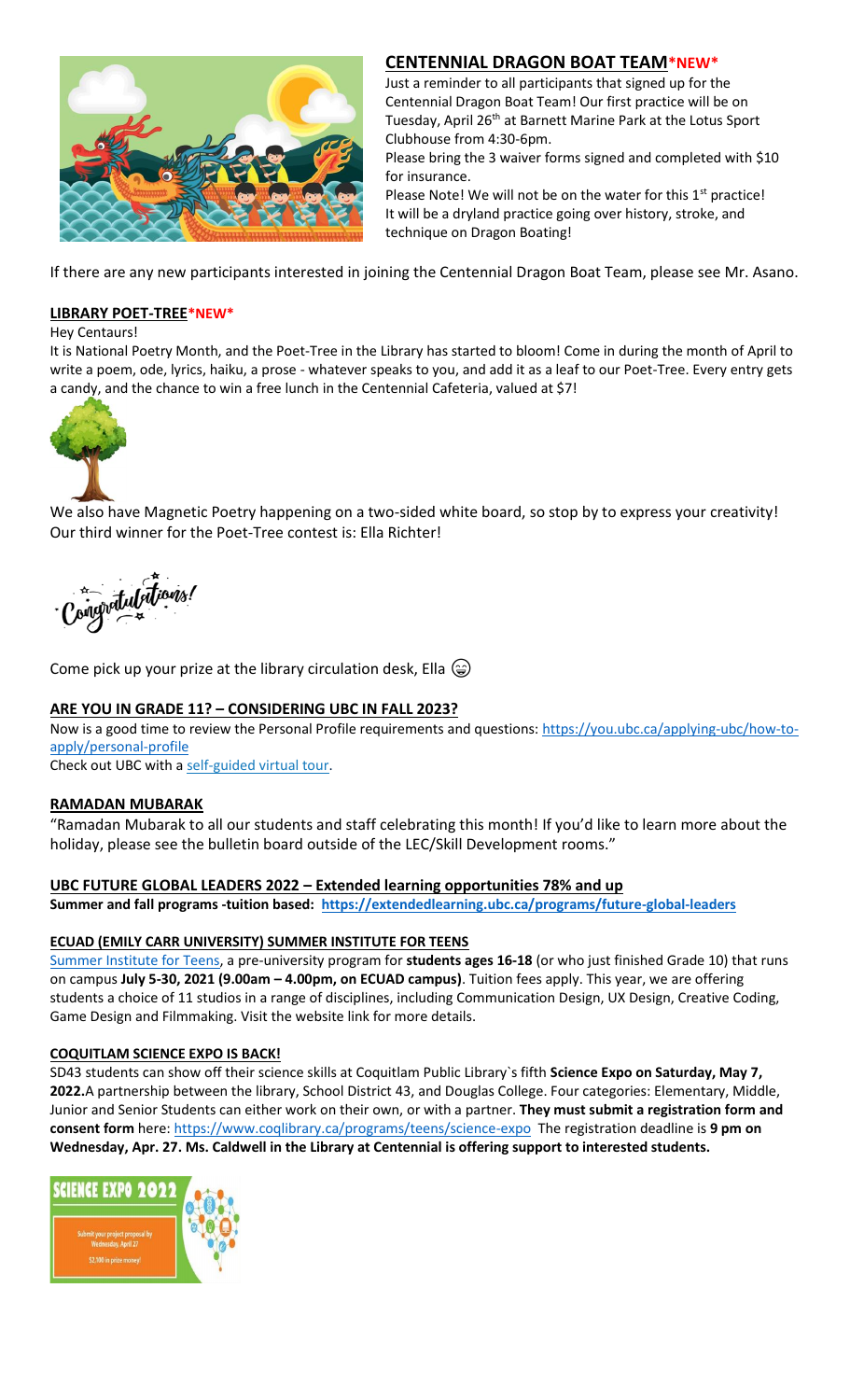# **ATTENTION ALL GRADE 11 ART STUDENTS**

The Emily Carr Headstart Art Program will be offered next year at Gleneagle, but the application process is limited to 18 applicants who submit their completed applications and payment on a first come first served basis. If you are interested in more information, please see Mrs. Castro in the Art Room E121 **Immediately** for an application and information brochure. The course will carry degree credit at Emily Carr and transfer credit to other Fine Art programs. The course is particularly aimed at students considering post-secondary studies in visual art, media art or design. An **Emily Carr instructor** will teach the course on **Tuesday evenings** (6.00pm - 9.00pm) at **Gleneagle Secondary School** (room 107). **The application is due by May 25, 2022,** in order to be considered for the September 2022 intake.

# **INFO SESSIONS FOR GRADE 11'S ONGOING**

Discover a variety of post-secondary programs in BC:<https://www.postsecondarybc.ca/events/>

#### **#LOCAL LOVE FUND – ART EXPO – "COMO LAKE"**

Are you a creative student who wants to spread love and joy to seniors in our community? Students are invited to participate in a travelling ART EXPO this June.

FREE to participate canvas and supplies will be provided. You create the art; we do the rest! SUPPLIES AND INFO will be available WEDNESDAY AND THURSDAY in block 3 beside the cafeteria.

Let's go Centaurs! Bring some joy and #locallove to the community! Theme: "*COMO LAKE"*. Submissions will be due May 25<sup>th</sup>. Questions? Email <u>dhealeywright@sd43.bc.ca</u>

# **GRADE 12**



**CAREER CENTRE Visit the online Centennial Career Centre Page [HERE](https://www.sd43.bc.ca/school/centennial/ProgramsServices/CareerCentre/experiences/Pages/default.aspx#/=)**

# **BCIT Featured Programs\*NEW\***

**@cent43careercentre** 

Applications for many full-time programs are still open for Fall 2022. View the complete list of programs by status on the [Program Availability](https://bcit.us8.list-manage.com/track/click?u=daf05330755626307efc8f07f&id=4d4ed36616&e=b29846f095) page.

# **BCIT – STEEL AND METAL INFO SESSION VIA ZOOM\*NEW\***

**Info Session Thursday, April 28**: 12:00 – 12:30 **Intro to Steel Trades** – Mike McKoryk – Department Head (**12:00**.noon - 12:05pm)**Ironworker Foundation** – Ryan Downey – Ironworker Faculty (12:05 – 12:15pm)**Metal Fabricator Foundation**– Jeremy Cook – Metal Fabrication Faculty (12:15 – 12:25pm)Wrap up Q&A (12:25 – approx. 12:30pm) Join Zoom Meeting <https://bcit.zoom.us/j/63758463569?pwd=MC9RNGxPSU5OTCtvOUlobkZFTzFTdz09> Password: 339680 Take a virtual tour here: <https://www.bcit.ca/programs/steel-trades/>

# **POCO ARTS EDUCATION BURSARY (RE-POSTED) \*NEW\***

The Arts Education Bursary is intended for a student enrolled at a CRA-recognized post-secondary institution in Canada or internationally in a **formal arts program anywhere in the world.** This can include study in drawing, painting, sculpting, photography, digital art, performance art, dance, music, poetry, prose, theatre, and culinary arts. For complete eligibility criteria and access to the on-line application **due April 30, 2022**, please visit: <https://pocofoundation.com/granting/tsfl-bursary/>

# **UNIVERSITY OF ALBERTA IN PERSON CAMPUS TOURS\*NEW\***

We are very excited to once again offer in-person University of Alberta campus tours starting May 11! Our in-person tours led by UAlberta Ambassadors are the perfect way for your students to get an inside look at our vibrant campus and U of A community. Tours can be booked at [uab.ca/tours](https://mx.technolutions.net/ss/c/gsby7xed_Q9kJKoUKuDGdBFBFhSssENYnEfiUuIzPCfFN0X3A85kPAIgyq7RiYgwd5ks3dapUcNxO2ND8vSVBYrkONj16vS1goC-KNmxqyzPGiP84ZPhBolxXehOVvJJoIydTyO79MzKzKWEvLKFkm_yV9EI63wdit-4TgQQwdxB7q-F7wKO6B1l7qPTTQqEY4-sfMYxk0jPxb8_vnjcU8J1KalNzAYWqvZsue4RhUs/3li/fiXawEMdS5CpVDRHZJ_kGA/h1/NOtRtynrGGfbhYYaY88O-aXOwt_ymLOenqdLtTeBrnQ).

# **JEAN LUMB FOUNDATION AWARDS**

Up to 10 X \$1000 awards across Canada in 9 categories, each with its own criteria. Chinese Heritage/Canadian citizen. Due May 23 by 9pm. Visi[t https://jeanlumbfoundation.ca/?page\\_id=6749](https://jeanlumbfoundation.ca/?page_id=6749)

New for 2022 **College Award (NEW)** The successful candidate will be enrolled full-time in a college, community college, college of applied arts or applied technology, institute of technology or science, CEGEP in Quebec, or career college, to study for a specific job in an industry, including business, applied arts, computer and mechanical technologies, electronics, health services, human resources, or trades, such as carpentry, electrical or plumbing.

# **UFV – INTERPRET CREATIVE ARTS FESTIVAL**

UFV School of creative arts/Graphic & Digital Design. Friday April 29/22 4pm – 9pm. 33844 King Road. Abbotsford.

# **UPCOMING INFO SESSIONS**

Experience VCC, Douglas College, BCIT trades/tech, UVIC, and U of T <https://www.sd43.bc.ca/school/centennial/ProgramsServices/CareerCentre/Pages/default.aspx#/=>